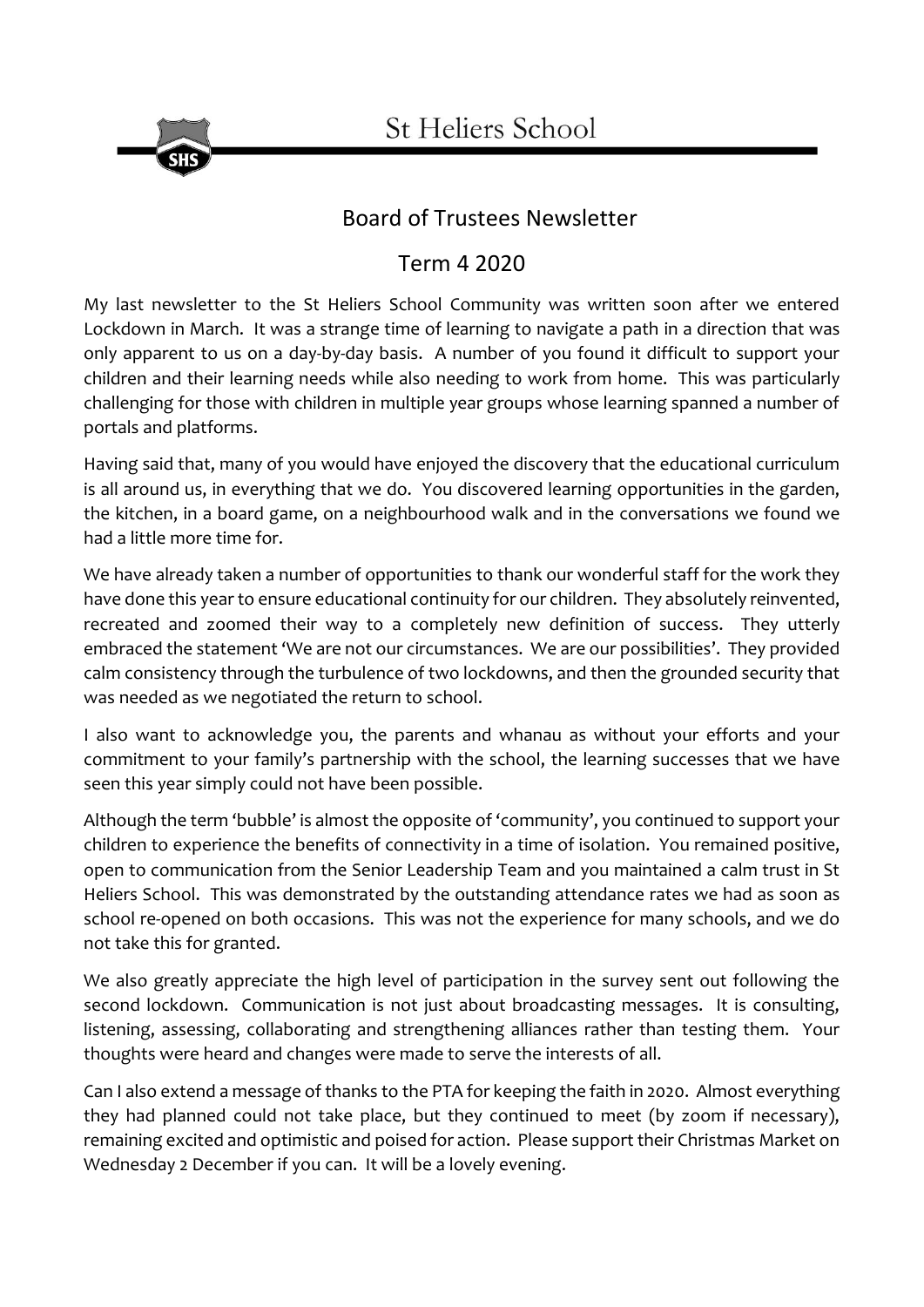To the more standard day to day Board activities:

In terms of **Property**, this year has seen the completion of an upgraded Learning Hub. This is now a wonderful space for the children, Learning Assistants and our Learning Support Coordinator Mrs Buer. The complete refurbishment of Rooms 9 and 10 and toilets began in late August and will be complete in early December. This will be followed by improvements to Rooms 11-13 which includes interior work and an upgrade of the toilets facilities.

The summer break will see work take place on the Senior Playground. This will include new equipment, repair of some of the equipment that will remain and complete replacement of the matting.

**Financially**, the effects of Covid are being felt in a number of ways. Predominantly a lack of international students at the school, but also a reduction in venue hire income from our school hall, and a drop in school donations have been apparent. We appreciate some additional funding from the Ministry toward some areas of shortfall.

Our **Kahui Ako** or Community of Learning with Glendowie College, Glendowie School and Churchill Park School has continued to work toward the achievement goals of 2020 with a focus on Well-Being and Student Agency. The Lead Principal role will change to Anne-Marie Biggs of Glendowie School at the end of the year after a very successful year and a half of leadership from Liz Gunn at Churchill Park. We have a Combined Board Meeting with all schools this week and we look forward to a progress update.

The amount of **Professional Development** available to the Board has been very limited this year, but we have managed to attend a Student Behaviour Management workshop, a Teacher Aide Pay Equity webinar, and a Well-Being presentation from Pio Terei. In the near future, we will be investing time in to understanding the new Education and Training Act 2020 and the various implications it has for our Board and the school as a whole.

My role as Chair of the **Auckland Regional Executive Board** of the School Trustees Association has been a steep learning curve this year, but it has also presented many opportunities. Each term I travel to Wellington for a two day meeting with the eleven other Regional Chairs and we receive presentations from the likes of The Secretary of Education, The President of the NZ Principals Federation, The Office of the Children's Commission, The Teaching Council, The NZ Qualifications Authority and more. The presentations are very interesting and I love being surrounded by professionals who are so passionate about the educational experience of NZ's children. This role has also led me to accept a position on the ESOL (English for Speakers of Other Languages) National Advisory Group so there is certainly a lot of learning going on for me.

In closing, I very much hope we are able to enjoy the remaining scheduled events and formalities at school over the coming month. The year has required a large amount of resilience and bounce from us all. It was like being sprung with a test that we had done no study for, but my wish is that we do not have the opportunity to become experts at Lockdown.